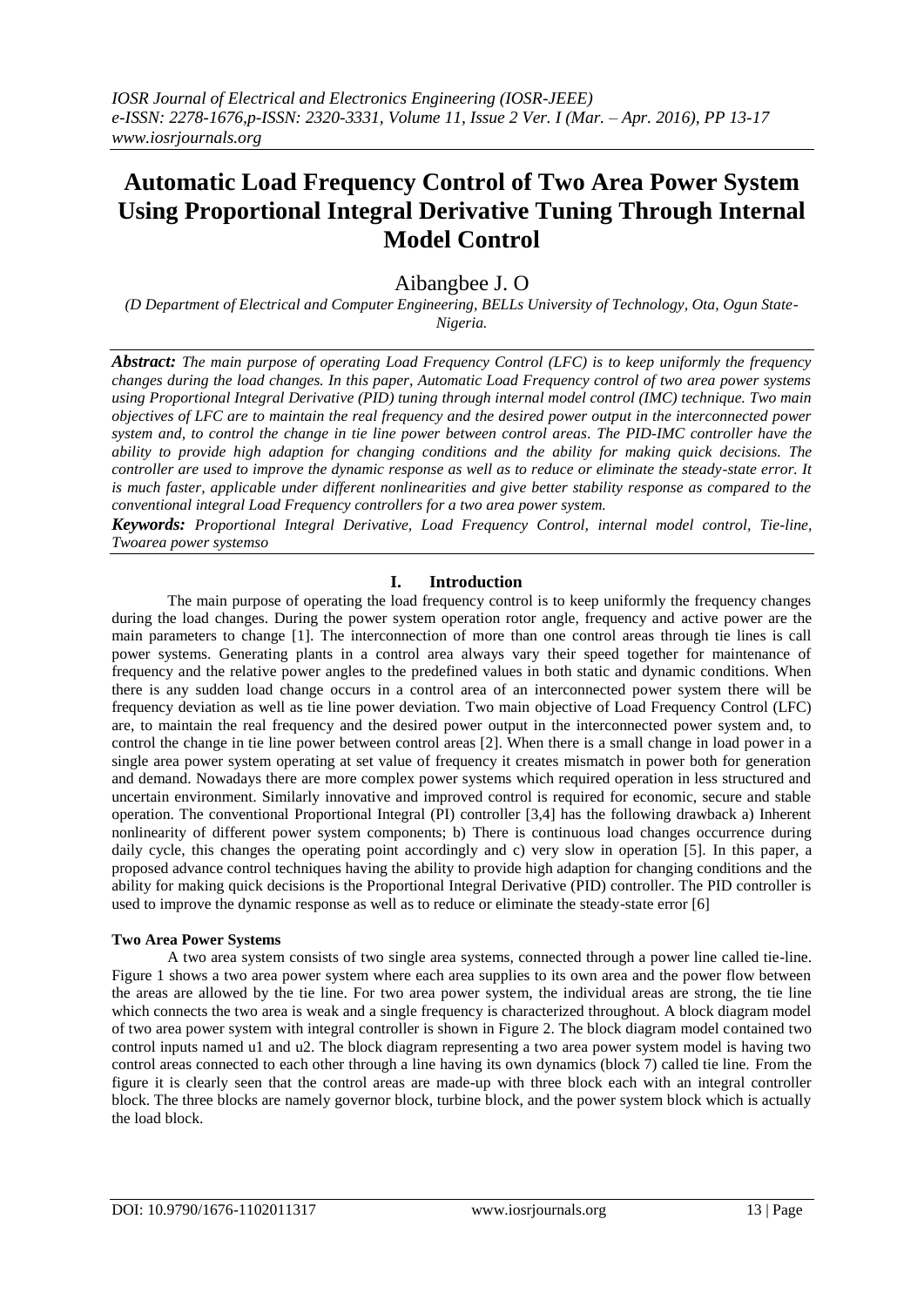

Figure1: Two area interconnected power system

#### **Model of a Two Area Thermal Non-Reheat Power System**

Both areas consist of four blocks each and another one block represents the tie line power. Therefore total 9 blocks are present for the whole system [7,8].

The control input equations can be written as below:

For area 1 (at block 8)

$$
u_1 = -K_T (ACE_1) = -K_T (B_1 x_1 + x_7)
$$
  
For area 2 (at block 9) (1)

For area 2 (at block 9)

$$
u_2 = -K_T (ACE_2) = -K_T (B_2 x_4 - x_7)
$$
\n(2)

Where ACE1 and ACE2 are the Area Control Errors of area-1 and area-2 respectively. KT is the integral gain for both the areas.



Figure 2: Two area thermal (non-reheat) power system with integral controller

### **II. Materials And Methods**

Tuning of PID controllers proposed for LFC via Internal model control (IMC) considering the simplicity of their execution [8,9,10,11] in load frequency controller PID tuning method for two area power system.

#### **A. Design of Internal model control (IMC)**

An internal model control (IMC) method is adapted for load frequency controller design. In Process control IMC is a very popular controller [7]. Figure 3 show the IMC structure where the plant to be controlled is  $\dot{P}$ , and the plant model is  $\dot{P}$ .



Figure 3: IMC structure

IMC design procedure is given in equation 3 as  $\dot{P}(s) = P_M(s) P_A(s)$  (3)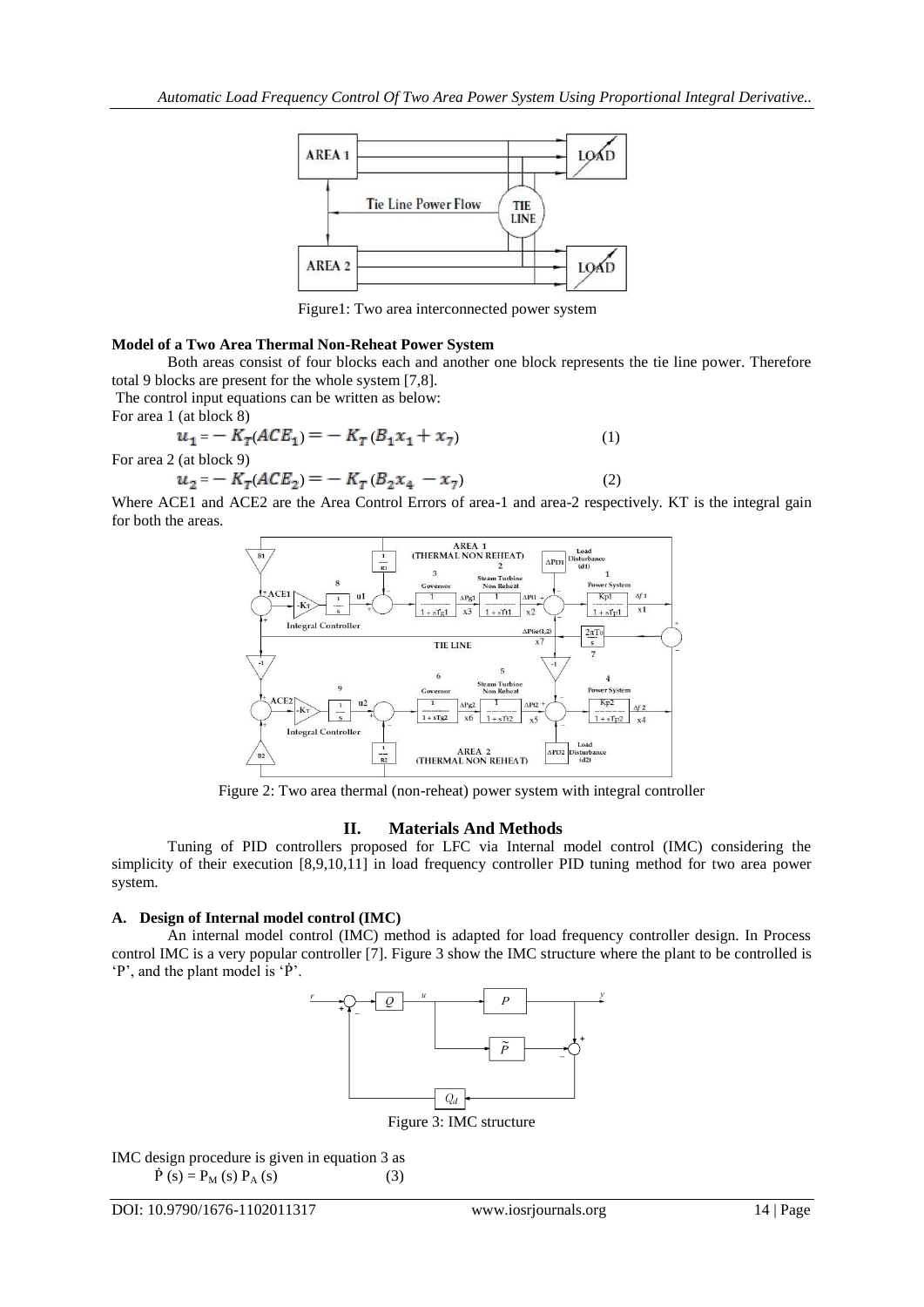Where  $P_M$  (s) invertible minimum phase in part, and  $P_A$  (s) is the no minimum phase part with unity magnitude.

Design an IMC controller

$$
Q(s) = P_M^{-1}(s) \frac{1}{(\lambda s + 1)^r}
$$
 (4)

Where  $\lambda$  = the tuning parameter,

 $\frac{1}{(2s+1)^r}$  = the desired set point response and

 $r =$  the degree of  $P_M$  (s).

It is shown that the IMC controller gives very good tracking performance but not satisfying the disturbance rejection performance some times. So a secondary controller Qd is included to optimize the disturbance rejection performance.

The designed disturbance rejecting IMC controller is given as

$$
Q_d(s) = \frac{\alpha_m s^{m} + \dots + \alpha_1 s + 1}{(\lambda_d s + 1)^m} \tag{5}
$$

Where  $\lambda d$  is the disturbance rejection tuning parameter, 'm' is the number of poles  $\dot{P}(s)$ .<br>The feedback controller K is equals to

edback controller K is equals to 
$$
V
$$

$$
f_{\rm{max}}
$$

 $K = \frac{V \times d}{1 - PQQ_d}$  (6) Here K is considered as the PID controller.

Direct implementation of IMC controller needs higher order transfer function knowledge if the model P is of higher order, as discussed in LFC of power system. So the IMC structure is transformed to a PID control structure.



Figure 4: IMC equivalent conventional feedback configuration

The standard technique of tuning the PID parameters from IMC controllers is to expand the controller block K shown in Figure 4 in to Maclaurin series. The first three terms coefficients of the Maclaurin series are the parameters of the PID controller.

#### **B. Load Frequency Control PID Design**

The tuning of PID controller is to improve the performance of the load frequency control of power system as represented by the single area model shown in figure 5.



Figure 5: Linear model of a single area power system

So the control law  $u = -K(s) \Delta f$ , Where  $K(s) = K_p(1 + \frac{1}{T_s} + T_d s)$  (7)

Practically PID controller is implemented to reduce the noise effect. So  $K(s)$  can be written as  $K(s)$  = where N is called the filter constant.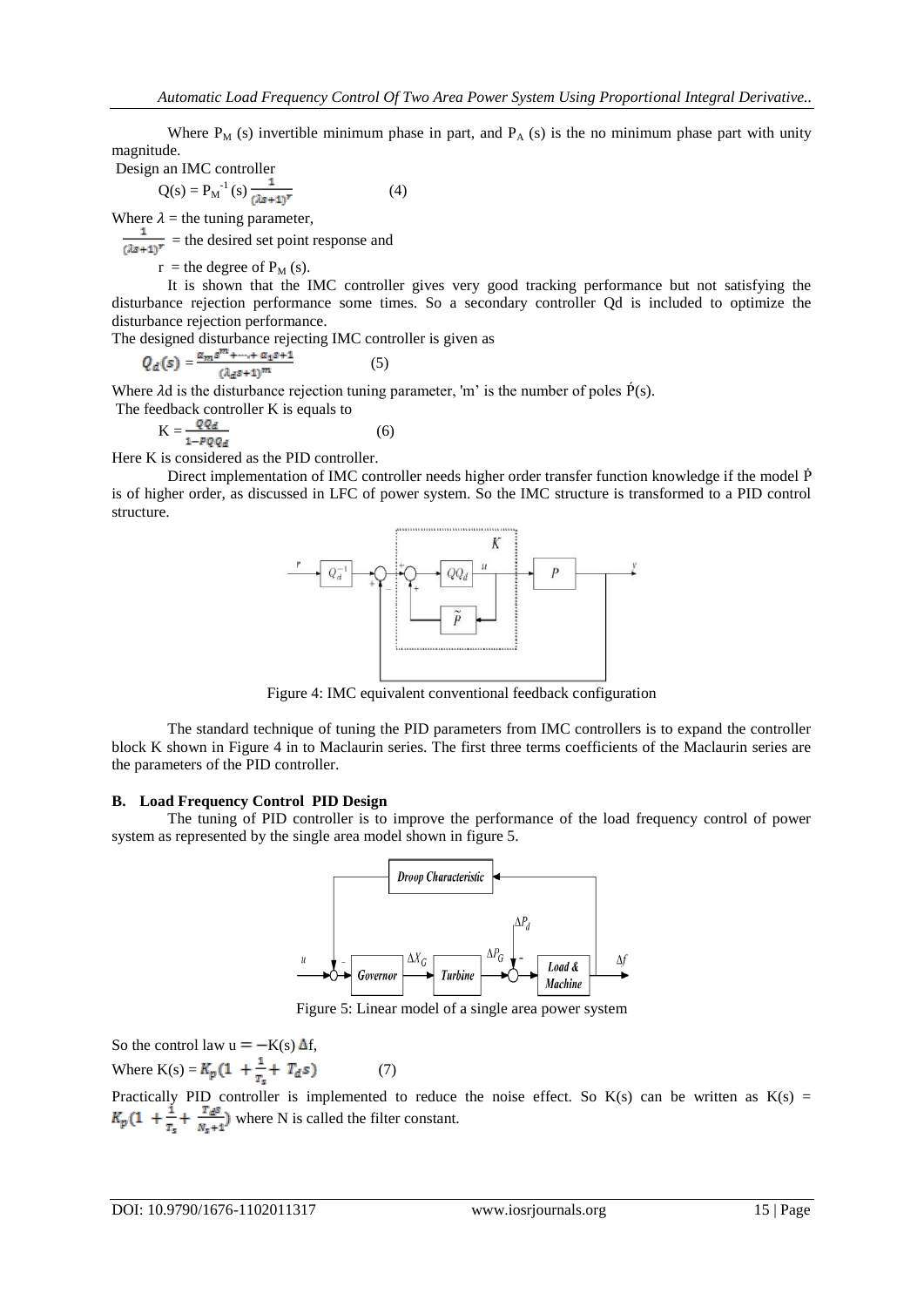#### **III. Analysis And Results**

The performance of IMC-PID controller are shown in figures 6 to 8. The responses shown are in form of dynamic responses of each area frequencies and the power of tie line, for the two area power system model.

#### **Results of IMC-PID Controller for LFC of Two Area Power System**

Figures 6, 7, and 8 are showing the dynamic responses of deviation in frequency for both the areas ( $\Delta f_1$ ,  $\Delta f_2$ ) and the power deviation in tie line ( tie( $\Delta P_{\text{tie}(1,2)}$ ) for a power system having two control areas with thermal non-reheat turbines. The figures show the performances of a PID controller for LFC of power system, tuned via IMC. Figures shows that the responses are stable with very less overshoot and less settling time. So PID - IMC controller is a powerful controller which gives better stability for LFC of a two area power system.



Figure 6: change in frequency V/S time in area-1 for 0.01 step load change in area-1



Figure 7: change in frequency V/S time in area-2 for 0.01 step load change in area-1

The figures show that the IMC-PID controller gives better response than the conventional integral controller for LFC of power system.



Figure 8: change in tie line power V/S time for 0.01 step load change in area-1

#### **IV. Conclusions**

Model of a two area interconnected power system has been developed with different area characteristics for optimal and conventional control strategies. The control equations have successfully been derived in continuous time for a two area power system. The model developed has been examined for the stability before and after the application of state feedback control.

An IMC-PID controller is designed for LFC of the proposed power system via Internal Model Control (IMC) and its results are compared with conventional integral Load Frequency Controller for a two area power system. So PID controller is designed on the basis of IMC controller and applied for LFC of a two area power system and well stabilized responses are obtained.

#### **References**

- [1] S. Sivanagaraju, G. Sreenivasan. Power System Operation and Control, 2008.
- [2] Jawat, T. and Fadel, A, B. "Adaptive Fuzzy Gain Scheduling for load frequency control" IEEE Trans. On PAS, vol,14, No1 February1999.